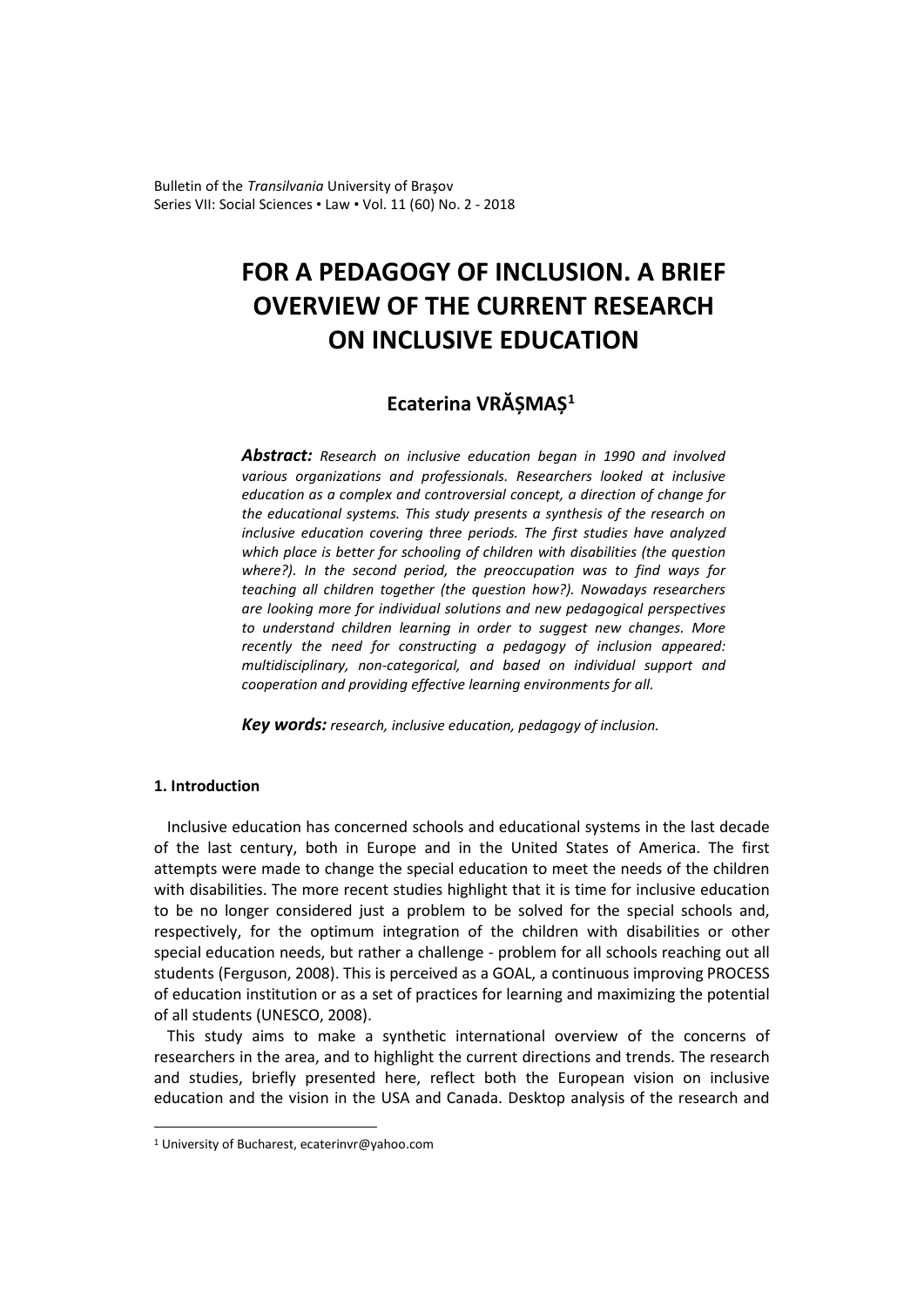studies on inclusive education and identification of the building trends for a new pedagogy was performed, based on three criteria: progress steps, analysis perspectives & main themes and defining the tendencies.

## **2. Progress Steps of Research**

Starting from the definition of inclusive education, as a social and individual process, being built step-by-step, through the evidence of practical application, three periods can be identified in the development of research and studies on inclusive education:

1. The best (optimum) schooling environment. The first period, starting with the '90s, uses research and studies as a basis of argumentation on the reconstruction need of the educational policies and practices. Various models have been launched and, starting from the practical applications, the dimensions, particularities and requirements of the inclusive education have been identified. In this stage, research have sought to demonstrate the benefit of this approach, through the school results, particularly of the children with disabilities attending in the most inclusive environments. Such research focused on the school environment and on the advantages and disadvantages of the school types, reflected in the results of the disabled children (mainstream school vs. special school). We can call this period as a period of argumentation of the value of the educational environment and the period of seeking answers to questions: where is the better place for schooling children with disabilities and how big are the differences between the results of the students in different schooling environments (Hunt, Farron-Davis, Beckstead, Curtis, & Goetz, 1994; Baker, Wang, & Walberg, 1994). This remains a topic still concerning the researchers although the arguments are very clear for the mainstream schooling environment. The most extensive longitudinal study on the effects of the education of children with disabilities was conducted in USA, included 11,000 students and showed that the time spent in the regular school environment is positively correlated with high scores in standardized math and reading tests and negatively correlated with school absences and inadequate behaviors. Long-term effects have also been identified through their participation in higher education, employment and living an independent life (Wagner, Newman, Cameto, Levine, & Garza, 2006).

2. Solutions and practical methods for challenges. In the second period, after 2000, the characteristic of the research was to seek for ways to respond to the educational needs of each student. It is the analysis stage of strategies, methods and instruments / tools for addressing individualities against diversity but also the stage of formalizing actions, to support the individual needs of each student, based on beneficial interactions for all. Research has extended to find economic, social, individual and psychological arguments of inclusive education. It can be called the period of research of practice and approach of pedagogy from diversity (Sheets, 2005, 2009) and multiculturalism perspective (Rasheed & Anci, 2005), where the main concern is to identify successful and good practices, as well as the existing barriers and to find ways to remove them. An outlined direction is the study that highlights the value of collaborative practices - cooperation among pupils, between teachers, co-teaching and peer support (Farrell, 2000; Scruggs, Mastropieri, & McDuffie, 2007; Mikulovic, Vanlerberghe, & Bui-Xuan, 2010). It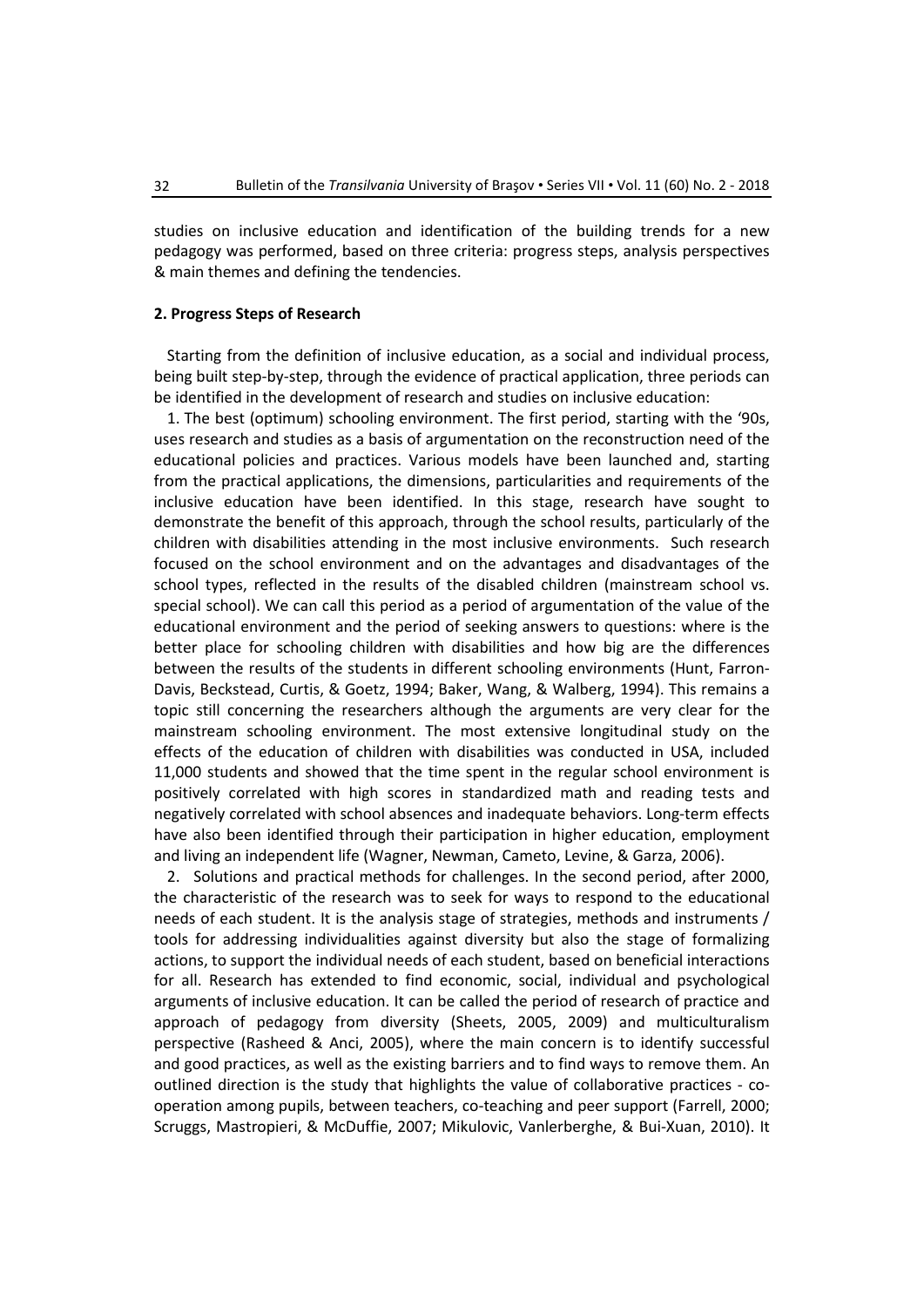identifies the need for research-action, as well as the development of certain research to build a coherent pedagogical approach (Farrell, 2000), paving the way for a major change of approach and a pedagogical reconstruction.

# **3. Pedagogy of Inclusion**

In the current stage, the researchers' concerns are for the reconstruction of a welldefined field/ domain within the education sciences, started from the values and principles initially brought into the inclusive approach of education, to come up with multidisciplinary solutions and development paths for the education systems, on the dimensions of a pedagogy of inclusion. The studies start from clarifying the concept of inclusive education to recommending solutions for training new attitudes and social perceptions to enable the implementation of the inclusion model. This stage develops a pedagogy of inclusion, much more complex than the pedagogy of diversity and multiculturalism, which tends to be confused with (Lewis & Norwich, 2005; Florian, 2014; Ferguson, 2008; Burgstahler, 2012; Allman, 2013). Research looks for and proposes solutions for concrete cases but equally promotes the multidisciplinarity of the domain (Allman, 2013), analysis and shaping of new concepts (universal design, assistive means, reasonable adaptation, etc.) as well as reformulation and clarification of the main concepts: inclusive education, educational inclusion, social inclusion, so on. The construction of inclusive education is a continuous adapting process of education and school to individual and social needs through policies, practices and ethos.

It is currently emerging that the development of inclusive education systems can only occur if schools, as central / core education institutions, become more inclusive. In other words, the inclusive practices, demonstrated and efficient, lead to inclusive cultures that lead to adequate and dynamic policies, as policies deeply influence practices and attitudes.

The research findings of over 50 studies in the USA show that inclusive education at school level involves the restructuring of the entire educational program and requires continuous and constant and continuous measurement of the practice models and outcomes/ results. Thus, it highlights the need for more and more research and reflection on the proposed solutions. Extremely interesting are the conclusions of the current research that redefines the purpose of school through the child's perspective and not just through the social perspective - to make all children happy at school and become further active citizens of society (http://weac.org/articles/specialedinc/).

The delimitation of the three stages is not strict, the current research being mixed, focusing on the above-mentioned types. In this respect, there are numerous current studies which value the efficient and good practice examples to find the ways to motivate teachers and politicians towards a key change of the educational model that is equitable to all students, focusing on quality inclusive education.

# **3.1. Analysis perspectives**

The analysis perspectives capture and analyze the main key elements (as a process, principle, action and attitude) of this educational approach, as well as the priority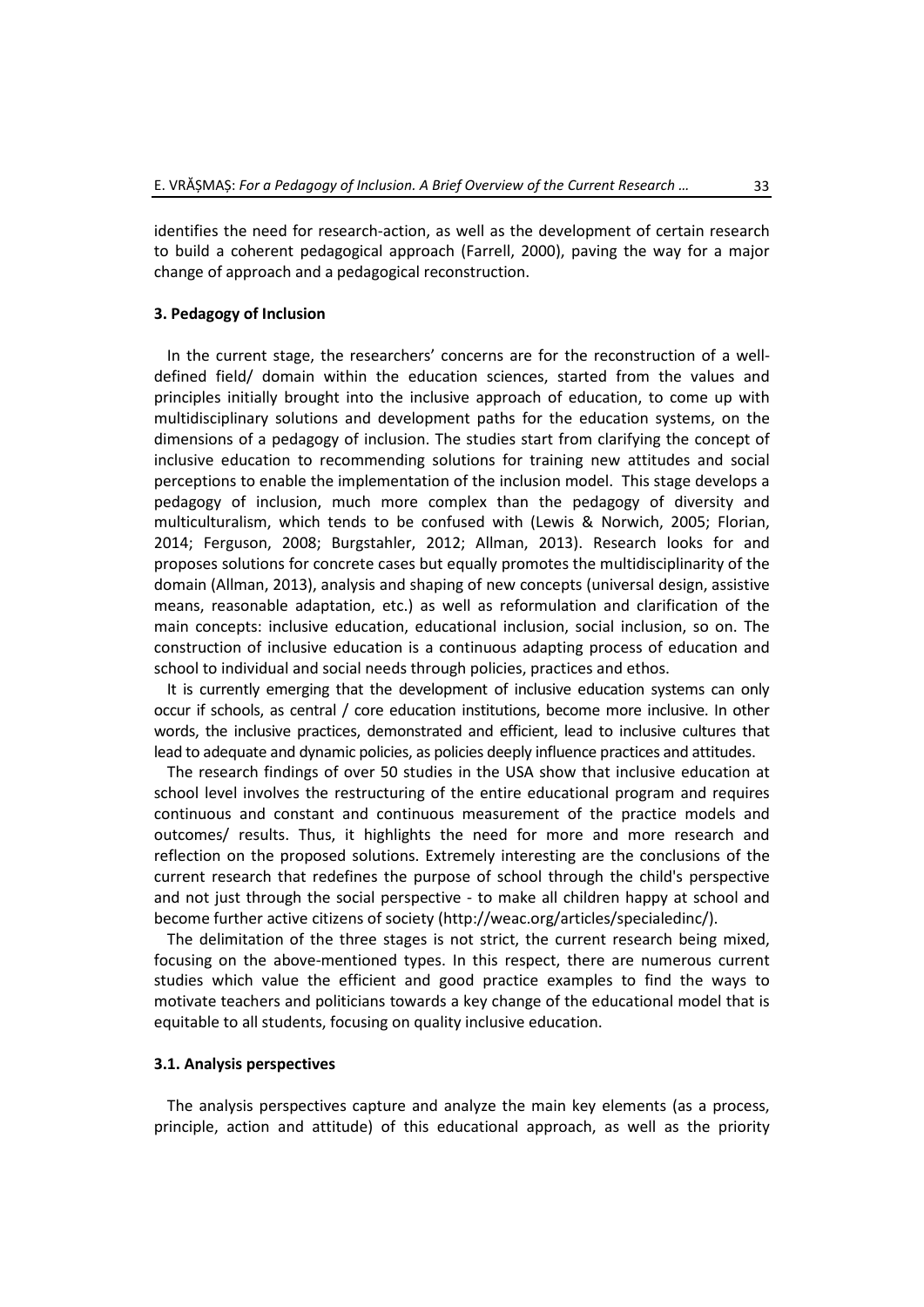aspects of the progress of special need education and beyond. Much research focuses either on identifying the importance of promoted values and principles, or on analysing the concrete practice aspects centred on identifying the barriers that prevent the realization of the fundamental right to education of children/ people with disabilities and for others with special educational needs. As nowadays the definition of disability starts from the human rights perspective, inclusive education also seeks ways for equal opportunities, to eliminate discrimination and remove all barriers to ensuring everyone's right to education in a complex and changing world.

An important thing, identified by individual researchers but also by the numerous reports of international bodies and of the states of USA and Europe implementing inclusive education, is related to the complexity of national and international contexts. Depending on this awareness, the discourse on inclusive education is increasingly linked to, but not limited to, education of diversity and intercultural education (Armstrong et al., 2009 cit. in National Center on Inclusive Education at the Institute on Disability, 2011b). Thus, the socio-cultural, political, historical and economic context differences that differentiate inclusive education models are analysed and listed. The research identifies a certain specificity of the implementation of the international legislative provisions in each country and different current manifestations. With regard to the challenges of each country, studies highlight common values and principles, examples of different application and hence, different interests, pressures and priorities (Winter & O'Raw, 2010; Smyth et al., 2014).

#### **3.2. Common theme of research**

Analysing the literature and research of recent years, a UK meta-study synthesizes (with generalization value) the following research themes that are based on the principles and values of inclusion (Winter & O'Raw, 2010): Definition of inclusion, efficiency evidence of the educational model, the analysis of principles, the solutions to have success and the inclusive school model.

In the research of practices in different countries, the study above mentioned identifies common elements (Winter & O'Raw, 2010): the priority themes of each system, physical characteristics of the environment, school policies, individualized educational plan, student interactions, personnel policy, school staff, school external relations, progress measurement and assessment, teaching-learning strategies, curriculum.

In 2012, Sheila Riddell coordinated a study on inclusive education and its interrelations to disability and special educational needs in Europe, as requested to NESSE (a professional network of experts in UK) by the European Commission for Education and Culture. Among the conclusions to be reminded is the concern of all states for the implementation of inclusive education but also the many barriers in implementing the values and principles of inclusion, the diversity of definitions and the variety of concepts (even confusions) related to the implementation of inclusive education practices in education, as well as the different models for identifying special education needs (SEN). The first place of the recommendations is the training of teachers and necessity of auxiliary equipment in school.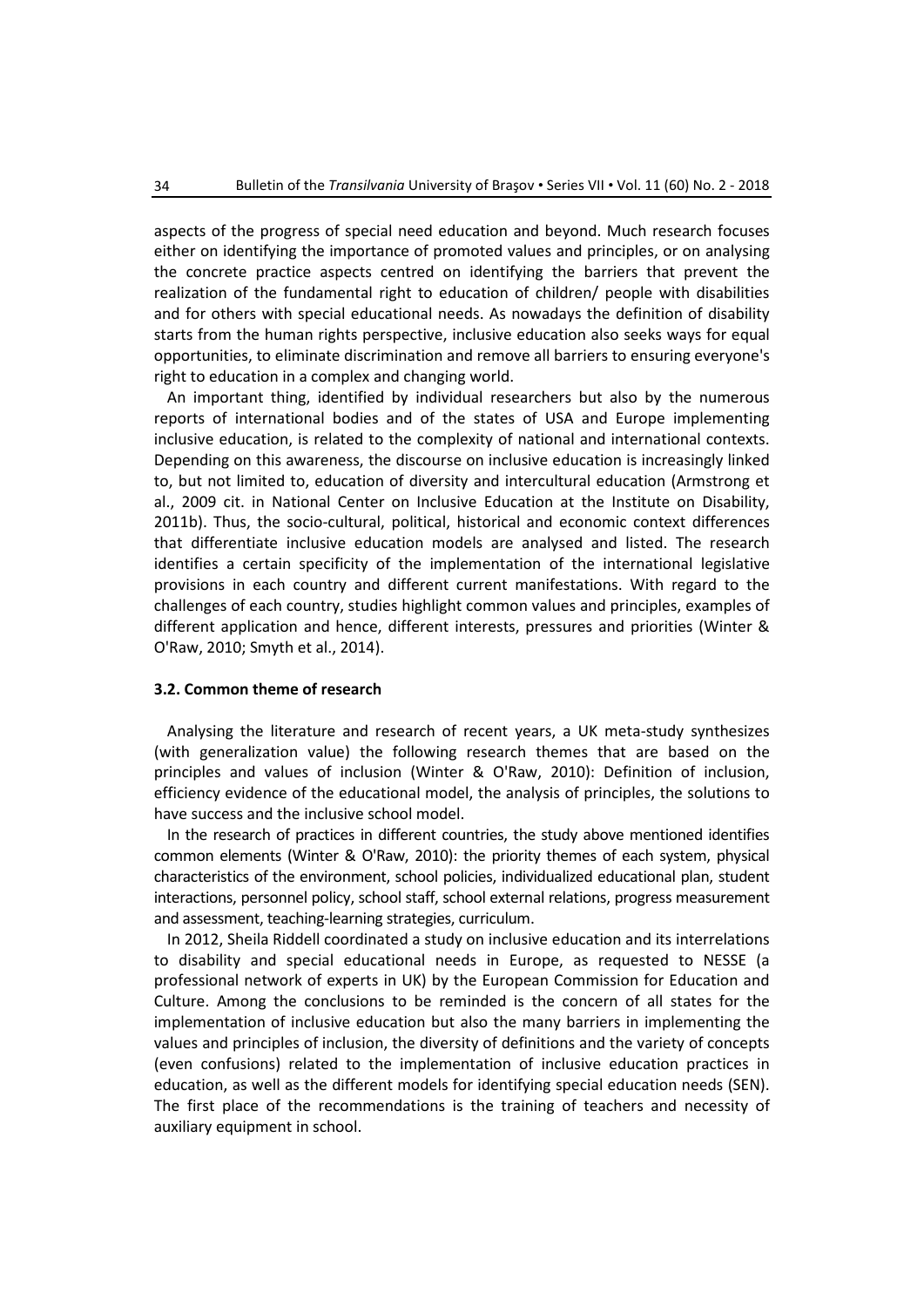By analysing the situation of inclusive education in Europe, the French Council dealing with people with disabilities / handicap (CFHE, http://www.cfhe.org/) together with the FIRAH organization (2015), identifies, in a synthesis study (requested by the Education and Culture Directorate of the European Commission) from all the analysed documents, a general tendency of transition from integration to school inclusion, while the common model is given by the adaptation of the school environment to meet the specific needs of the students. There are four inclusive education vectors in Europe: types of schooling for students with disabilities, identification of special educational needs (CES), elaboration of the Individualized Educational Plan (PEI) and teacher training

# **4. Frequently asked Research Questions**

During this period, among the important research questions asked all over the world in analysing inclusive education (centred on the issue of people with disabilities and other SEN) we mention:

• What are the legislative provisions illustrating the political will to apply fundamental rights (including access to education) to all people, centred on people who are vulnerable by disability and / or belonging to a marginalized and discriminated group?

• How are schools organized and what resources they have to receive all children?

• How do schools use existing resources to meet the educational needs of all children and of each individual child?

• How is reasonable adaptation for children with disabilities and / or other SEN and how is the curriculum adapted for these students?

• How the Individualized Educational Plans, are designed and implemented as a tool that covers both the student's educational needs and provides the personalized adaptation of the curriculum?

• How is each student's participation in learning planned and implemented?

• How the collaborative practices are achieved?

• How assessments are adapted and how is the progress of students with learning difficulties certified?

• How are teachers trained to respond positively to the different needs of the students?

• How do all educational actors interact and collaborate within and outside the school?

• How is the positive attitude towards inclusion formed and maintained?

• How do parents and the community involve, how is the educational partnership formed at school level?

• What are the steps of the universal design?

• The basic question of a pedagogy aspiring to inclusion: How specialized is teaching to children with disabilities and / or other special education needs?

The question regarding the benefits of separate learning environments seems to be overcome in the international research. Moreover, in the USA, studies indicate that, after 1970, no study has demonstrated any benefits in cognitive learning for students with intellectual / developmental disabilities when educated in separate environments. (Bunch & Valeo, 1997; Falvey, 2004 cit. in Mikulovic et al., 2010).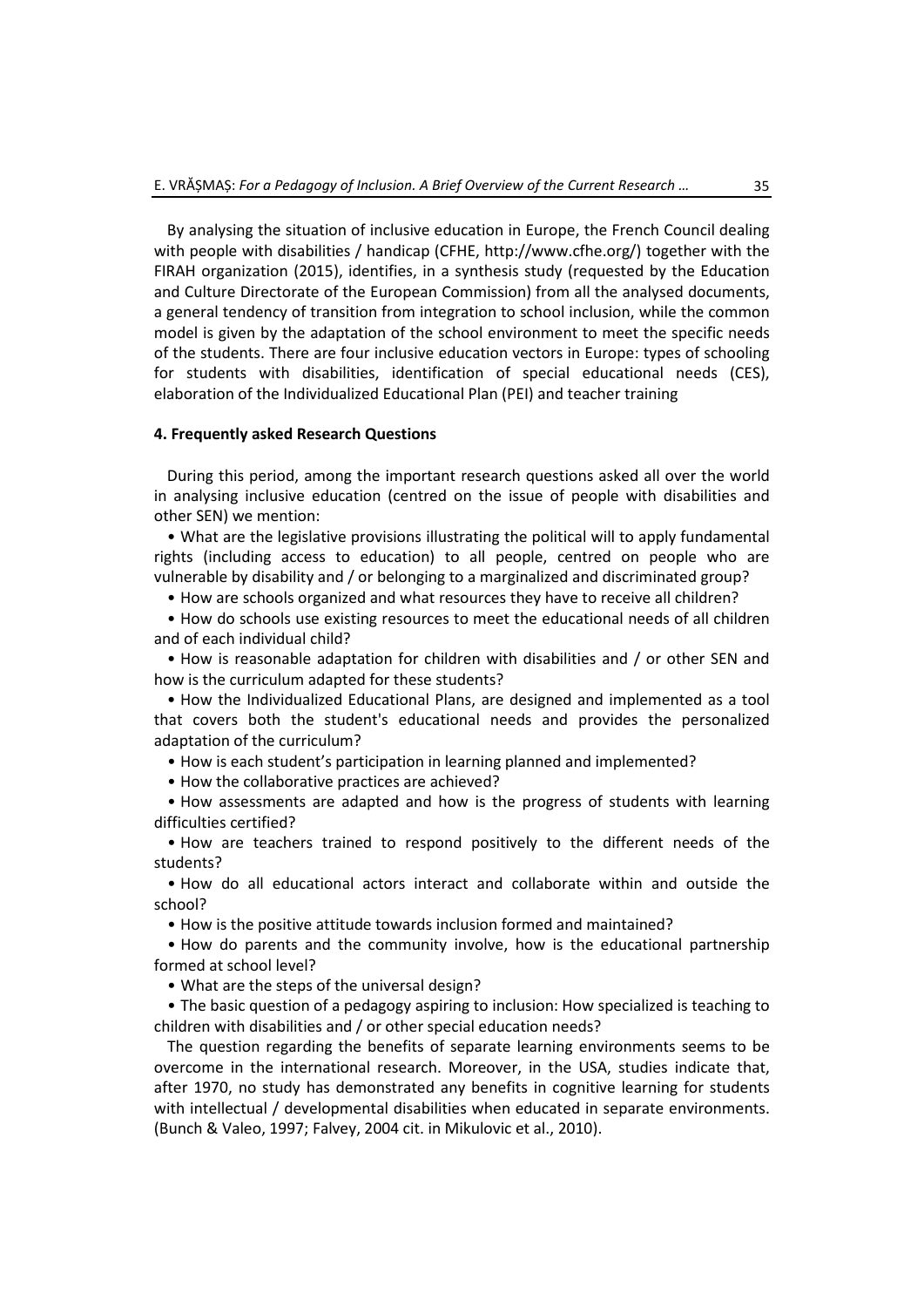An important topic and question is related to the practical ways to approach the education of children with severe disabilities within the mainstream schools. Overall, research has led to the conclusion that, if the necessary adaptations and changes are made to the classroom environment, students with severe disabilities are more likely to be involved in activities appropriate to their age and to the general curricular tasks. A study considered by UNICEF (2012) as a comprehensive review of all evidence of research on children with severe disabilities in inclusive education in the USA demonstrates that, despite a better teacher-student relationship in segregated contexts, children in inclusive classrooms have better results, although it has been found that the time allocated for education for those with severe disabilities is longer. This time is partly needed because of the mobilization of students without disabilities who help or even provide the teaching-learning process for their colleagues (Boyd, Seo, & Ryndak, 2005).

Much research analyses the conditions and effects of support received by students with disabilities and/ or other SEN by engaging social relationships with peers of the same generation. In terms of this, a research question commonly found in the current studies refers to the benefits of inclusive education for typical students and, generally, the answer is positive. American, Canadian and European research has the same results on the benefits for typical children. The analysis of over 50 studies and meta-studies conducted in 2011 at the US National Center on Inclusive Education (2011a) demonstrates the value of interactions with children with disabilities for the typical children.

The specialized teachers with whom they work in separate environments cannot supplement the regular, normal relationships that all children need. The advantage is thus identified both for children with disabilities and other SEN, as well as for typical children. The latter, since they teach and communicate with the others, acquire new forms and means of understanding and communication. Most of current studies identify the benefits of a common development environment for all children and the short and long term social benefits for the typical children working together with disabled children and other SEN.

Thus, we can conclude that, if at first, evidence was looking for to highlight the advantages of children with disabilities and other SEN through their schooling with the typical ones, now, especially from the social perspective, more and more advantages for all students are identified (Waldron, Cole, & Majo, 2001, cit. in Mikulovic et al., 2010).

The support received by children with disabilities and other SEN involves and train both students and teachers and helps develop successful schooling practices for all. Research also demonstrates the support required for ordinary class teachers through their initial and continuing training, as well as the need for teachers to have their classroom experiences valued (TASH, 2017).

#### **4.1. Common characteristics and research specifics**

The definition of inclusive education proposed in various studies and research is made in the already recognized dimensions: international and national educational policies; educational practices at school level, the development of as inclusive as possible cultures.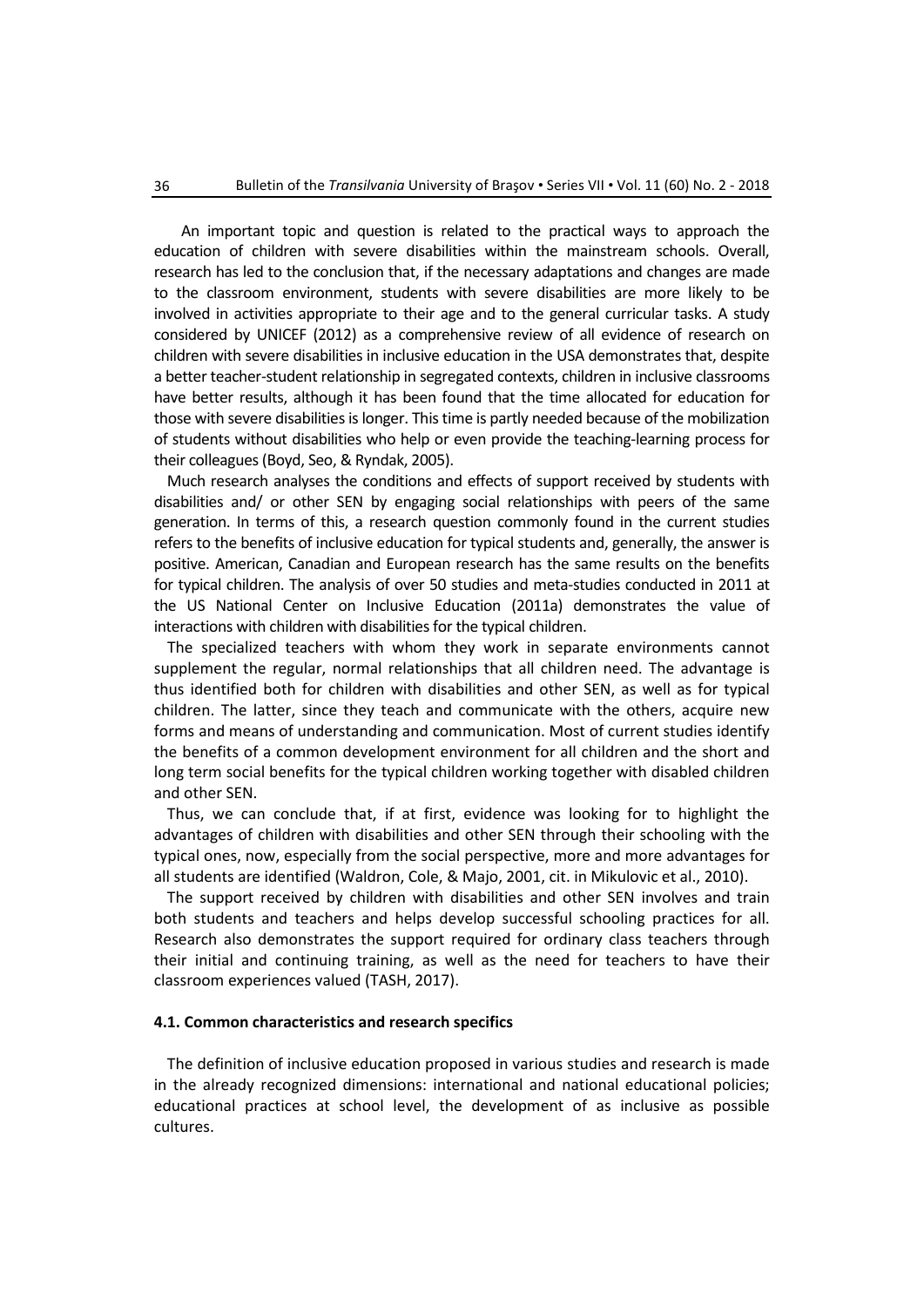The concept of inclusive education is viewed differently and even in controversial terms in the vision of the education sciences. Its connection with the special education, where it started from, makes you often forget its comprehensive essence, open to all children. Controversies also arise from the degree and modality of acceptance and implementation of the values and principles promoted by inclusive education.

Another important feature of research and studies in this field is their internationalization and positive comparative analyses that value each country-specific experience. Current research conducted by the international organizations concluded, in a comparative and correlated way, the implementation of inclusive education, emphasizing the good practices, successes and barriers that have particular solutions in each country. The conclusions of this research highlight the value of the socio-cultural context in the implementation of inclusive education and the concrete aspects of implementing the values and basic principles in these frameworks. Therefore, we can exemplify with research from prestigious USA and European universities, professional associations (Maryland Coalition for Inclusive Education - USA), as well as European and international organizations (UNESCO, UNICEF, OECD, EURYDICE, FIRAH, European Agency for Special Needs and Inclusive Education- EASNIE, so on). As an example, EASNIE has made 22 large-scale studies over the last 12 years. Studies made in a broad and extremely complex context, characterized by many differences, policies, practices and components of the didactic process from the perspective of the principles of inclusive education formulated in the existing international documents and assumed by most countries in Europe and in the world. For the education system in our country these results are extremely useful. Unfortunately, the data in Romania is missing from these studies because we are not a member of the said European agency (EADSNE, 2013; OECD, 2012).

It can be easily identified that the purpose of all research on this educational field is to provide evidence of the importance and need for a major paradigm change in the implementation of education but also for finding the most appropriate pathways and education solutions for the new generations, focusing on children requiring additional support.

In short, all research that examines this area identifies and validates the importance of inclusive education through a multitude of aspects highlighted in the implementation of this approach. Thus, inclusive education is seen as:

• Principle governing the activity of the entire education system and of the whole school,

- The process of changing educational systems in all components,
- How to build new cultures,
- How to organize and design educational environments,
- Attitudes of teachers and educators, in general,
- Effective sharing and use of resources,
- Identifying barriers in learning and finding ways to overcome them,
- Identifying and using all resources that can support learning,
- Relationship between formal and non-formal education,
- Newly built relationship between school-family and community,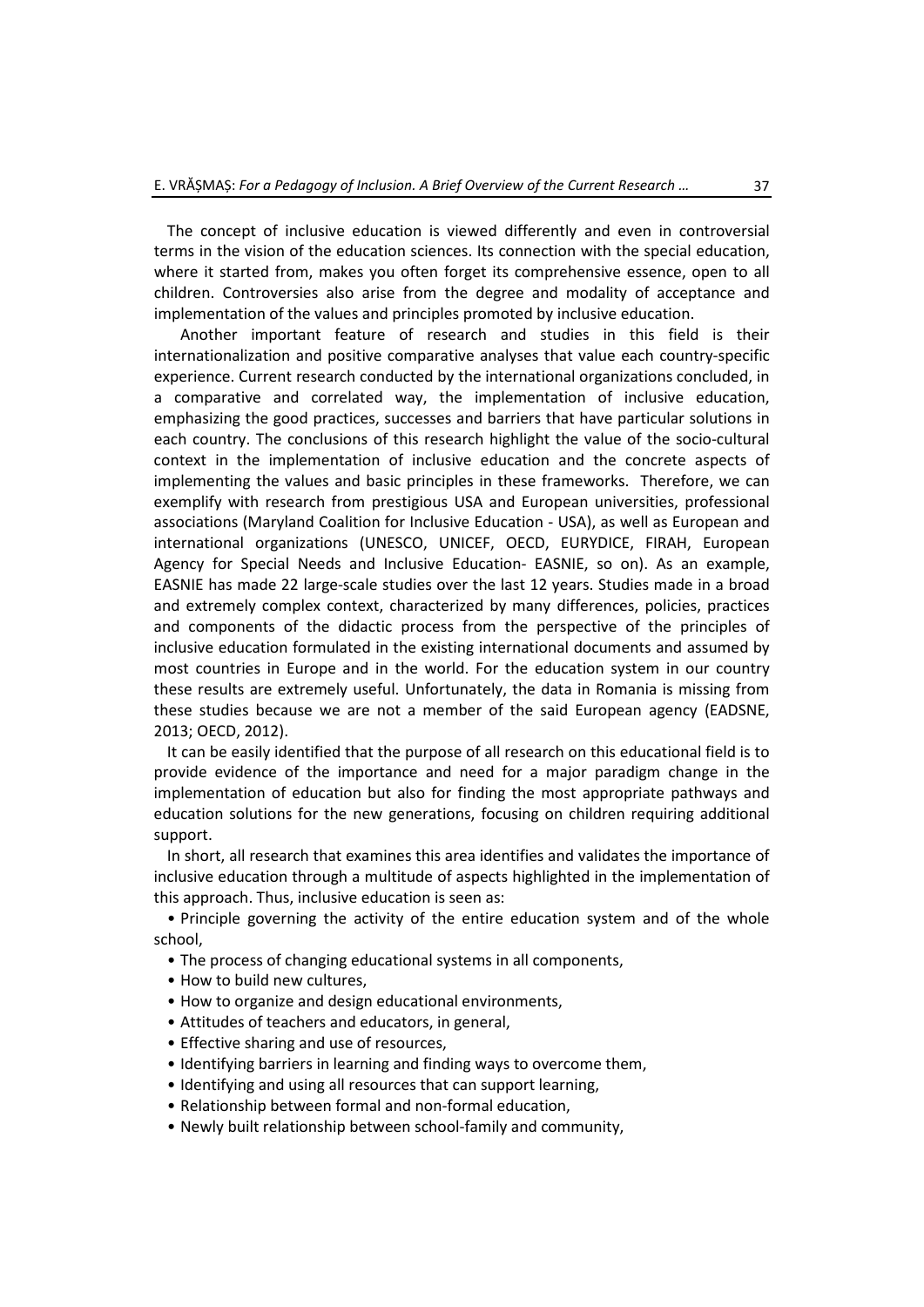• Complex solution to the major changes of the current world and society (Winter & O'Raw, 2011)

The nature of the concept of inclusive education is referred to as non-categorical (Peters, cit. in Burgstahler, 2012) because, it is not the student's particularities that matter but the learning process and its characteristics. Learning (individual and social) is in the core of the inclusive education. It does not label students, it does not start from the problems they face, but it is concerned with the complexity of the learning process and the different ways in which student development can be supported. Looking at the students' learning styles, research demonstrates that the educator develops his / her own understanding and enriches his / her means of teaching, creating new contexts and learning situations for the different students. Conceiving education in this way, the dynamics of the learning act is perceived, the models and practices are multiplied and an infinite number of situations where learning can take place are accepted for each individual and all, in the most common life contexts.

More recent findings of the researchers in the field come to confirm the need to structure the pedagogy of inclusion an inclusive education so that to respond to the challenges arising from the current experiences and to provide coherent solutions. Following an analysis of 50 research and studies in the American schools, one of the major professional associations in USA (WEAC) states the idea that inclusive education is a controversial concept, as it refers to both individual and social values, as well as to a new understanding and valorisation of the individual (http://weac.org/articles/ specialedinc/). At present, the idea of building a pedagogy of inclusion, with welldefined characteristics, is becoming more and more evident. It is promoted by individual researchers (Florian & Black-Hawkins, 2011; Sandri, 2014) and by international organizations (EASNIE).

On the other hand, it is recognized that research generally does not intend to impose a new approach and to justify it, but rather seeks the ways and means as need for a change at the level of the education systems and schools. In general, the international studies refer to social inclusion as the ultimate goal of inclusive education, and outline inclusive education as connected to the inclusive school, tending to make more and more clarifications about the development of the inclusive practices at all levels of education.

The new pedagogy of inclusion is defined by some authors as a special pedagogy in normal contexts (Norwich, 2010, cit. in Sandri, 2014). Its construction starts from the experiences that ensure the right to learning and full participation and it ends up in meeting the learning and development needs of each student. We are thus introduced to a particular normality (Ianes, 2006, cit. in Sandri, 2014), meaning the use of special measures for the most normal contexts (Canevaro, 2010, Canevaro et al., 2009, cit. in Sandri, 2014). It is seen as more and more efficient for teachers and students to work in normal contexts, setting common goals, using methods and techniques for all, with specific elements in this normal format able to ensure adequate strategies for the cognitive and affective characteristics of each student, including for those with disabilities and / or other SEN. This idea generates the understanding that any method that results in good outcomes, respects the child and its personal and learning particularities, can be listed as a successful method.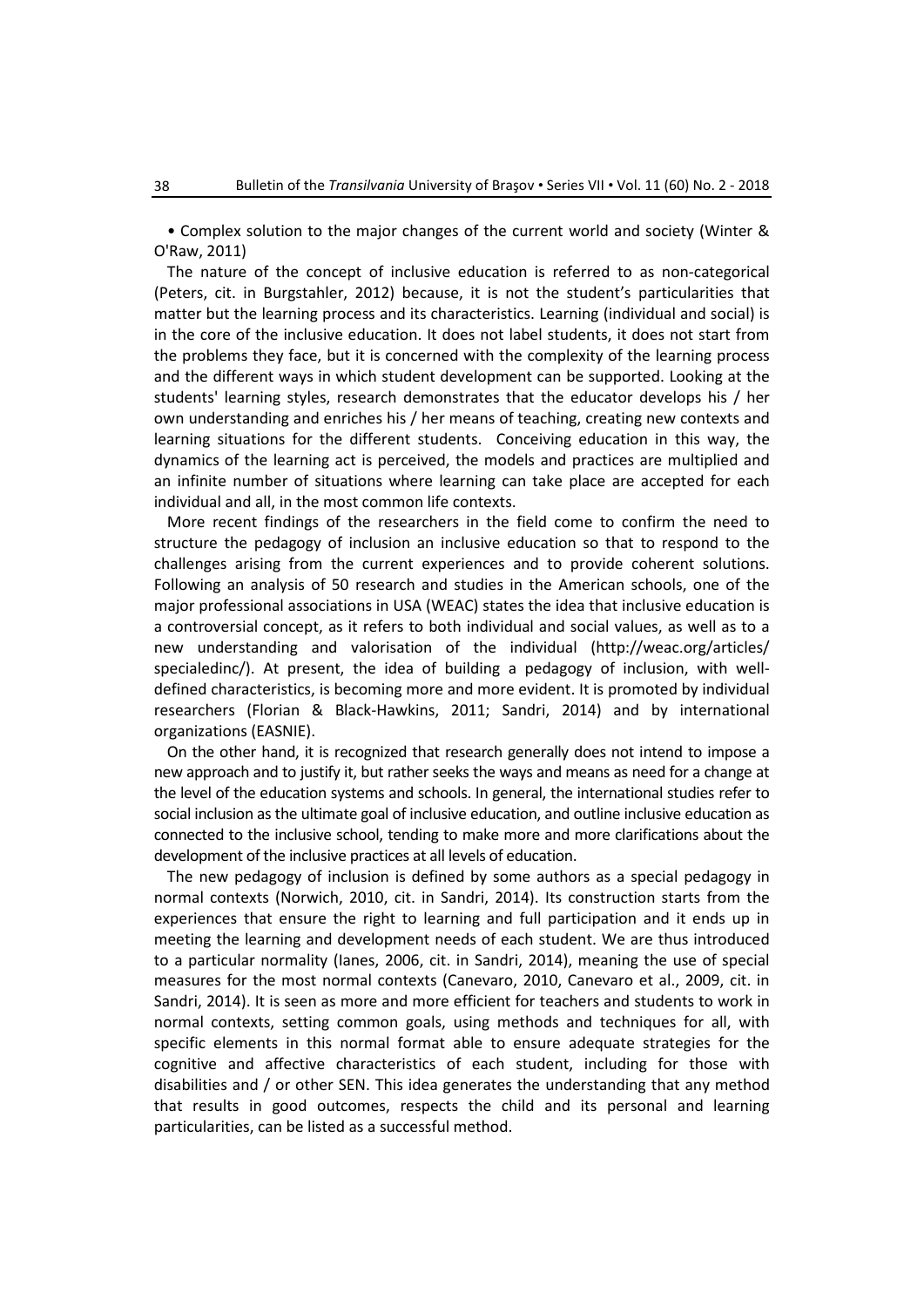Following his research, Florian (2014) elaborates an Evidence collection framework of inclusive education in action, as an example of a tool able to go beyond different contexts and capable to provide relevant evidence on how the inclusive practices act.

In this respect, there are preoccupations for explaining the meanings and dimensions of the concept of educational inclusion as a step towards social inclusion, emphasizing on the one hand the need to find ways and solutions, but also to determine the meanings and particularities of the concepts. Thus, concerns about the clarification and delimitation of a clear area of research that is a pedagogy of inclusion (Florian, 2014) highlighting both the individual and social perspectives, the value and long-term effects of educational inclusion, and emphasizing the contribution of philosophy, psychology, sociology, history, economics, natural sciences, etc. to the development of the domain (Allman, 2013).

Inclusive pedagogy is multidisciplinary. Apart from the evidence of psychology, pedagogy, the studies reveal important sociological and philosophical arguments. Thus, many of the research on inclusive education start from a new definition of disability in the context of the definition of the human being, and this philosophical aspect is of great importance. The recommendations of the international study conducted by Human Rights Council (2013) on the education of the persons with disabilities (UN, 2013) illustrate the need to centre inclusive education on those most vulnerable people with disabilities – and, on the other hand, the argument is given from the of human rights perspective, starting from redefining the concept of disability. The study focuses on inclusive education as the most appropriate measure to achieve the universal right to education, especially for people with disabilities.

Researchers believe that research into the field of inclusion pedagogy requires specific approaches and adaptations in the resulted analyses. Inclusive education research is an area in itself. This specificity comes from the multitude of variables, but also from the fact that there are elements related to attitudes, values and social perceptions, which lead to the complexity of the measured factors (Nind, 2014; Nind & Lewthwaite, 2017; Allman, 2013).

The development of a pedagogy of inclusion is also identified by defining or enriching/ enlarging some concepts that are analyzed and described by the research of the last few years. Here are examples as: universal design, assistive technologies, reasonable adaptation, educational partnership, monitoring indicators. The contribution of Joyce Epson's research on the educational partnership (approved as directions of federal education policies in the USA), Mel Ainscow and Tony Booth in Great Britain (Booth & Ainscow, 2002), or Mitchell (2015) in New Zealand, developed indicators of inclusion as an inclusive education monitoring tool, with Burgstahler (2012), redefining the concept of universal design in the context of inclusive education.

The universal design of the training can be applied to all aspects of the training: classroom climate, physical environment and means, methods used, trained interactions, information resources and technology used, feedback and measurement of learning outcomes. Thus, the universal design in training is understood as a goal, a process, but also as a set of practices used in the classroom (Burgstahler, 2012). The goal is to maximize student learning by applying universal design principles to all aspects of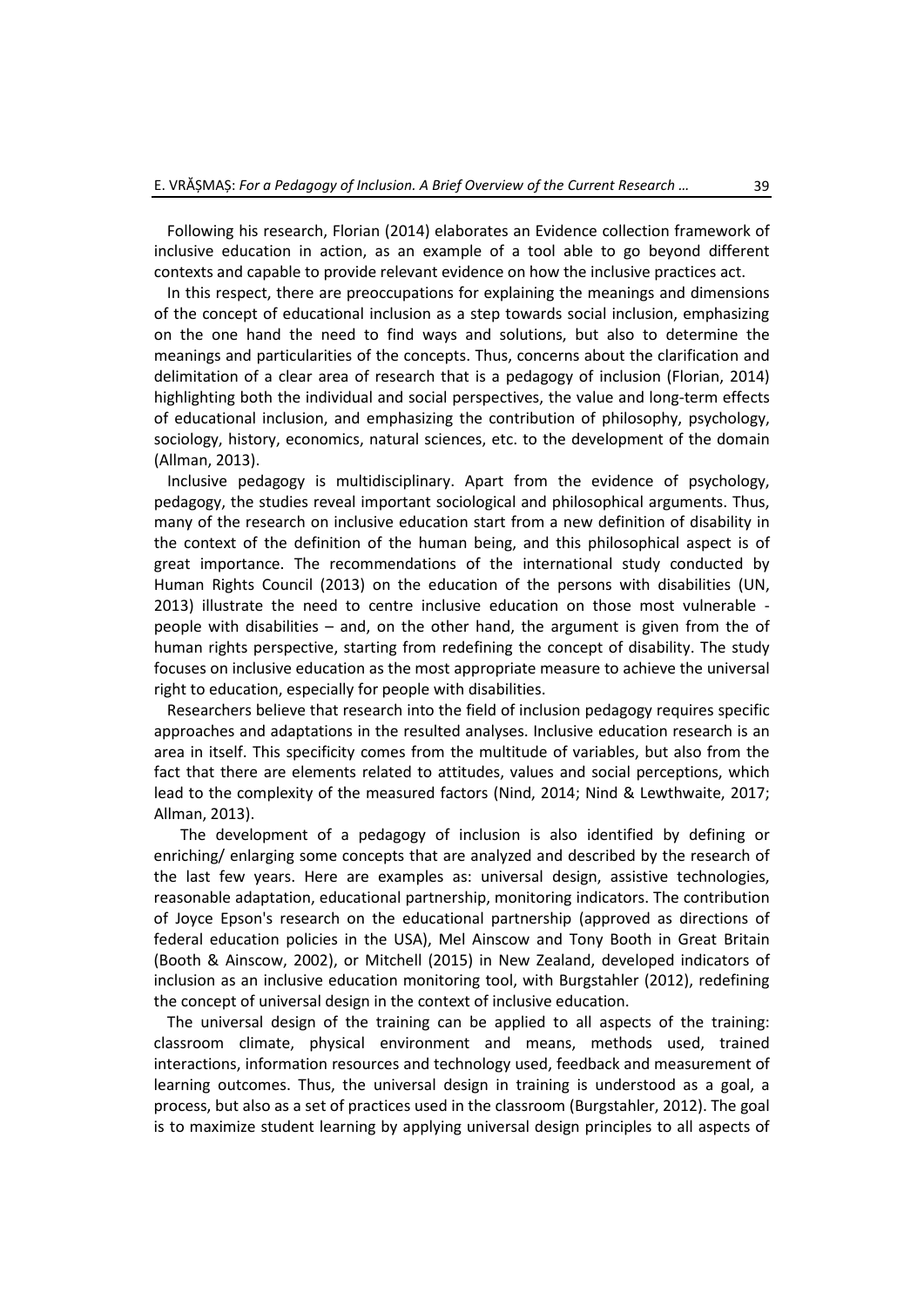the training. As a process, the application of the universal design takes into account the variety of potential of the learners, depending on skills, learning styles, preferences, age, gender, culture, abilities and disabilities, to select the most appropriate work strategies and materials and resources for all activities. In activities, the universal design organizes the fair, flexible, simple and intuitive use, with perceptible information, tolerance for errors, minimal physical effort, measure and appropriate spaces for approach and use (Burgstahler, 2012).

In research, the shaped direction of research is the formation and development of appropriate attitudes, in adherence relation to the values and principles of inclusion, thus highlighting the psychological side to complete the philosophical side of inclusive education. Several international studies demonstrate that the implementation of inclusive education is interdependent with the positive attitude of teachers (Avramidis & Norwich, 2010). The issues are researched not only by identifying attitudes, but also by listing the factors that favor the adherence to the principles of inclusion. (Avramidis & Norwich, 2010), as well as stressing the role of management, in developing and promoting positive attitudes in areas that become less restrictive. In short, there is a lot of evidence of positive attitudes from teachers, but there is no evidence of total acceptance of inclusion or of total rejection of special schools (Avramidis & Norwich, 2010). Generally, teachers' attitudes depend on how they perceive the nature and severity of the child's disability, and less on the variables pertaining to themselves. Studies show that the favorable educational environment (physical environment) and the support received from other people are consistently associated with attitudes towards inclusion. The study also provides a synthesis of research methodologies, specifying future action directions for analysing the attitudes of the teachers (Avramidis & Norwich, 2010).

Numerous studies present the good practices and provide effective action models for working in regular classes. A synthesis of research demonstrating the effective ways in which teachers include children with SEN (including disabilities) in regular classes, based on these models of analysis from the literature, develops the characteristics of a teaching-learning approach that provides positive results for students in both academic acquisition and social involvement and improvement of behaviors. In analyzing such approaches, valuable remarks are for the practitioners, related to how group interaction and pairs work can be used by teachers as support in the learning process of all students (Nind & Wearmouth, 2006). The research on the development of inclusive practices is generally related to the use of support in the school, driving the co-operation relations among students, the analysis of the role of individualized educational plans (EIPs), the adaptation and modification of the curriculum, the role and dimensions of school management, the partnership and relationships with family and community , initial and continuous in-service training of teachers of the mainstream schools, professional networks, multidisciplinary teamwork at the level of mainstream schools, etc.

It should also be noted that, although the pedagogy of inclusion is becoming more and more a trend of the solutions found by the researchers, it is not neglected to focus the studies on the vulnerable population. Thus, the issue of disability in inclusive contexts is researched to identify the issues requiring reinforcement and barriers to be removed.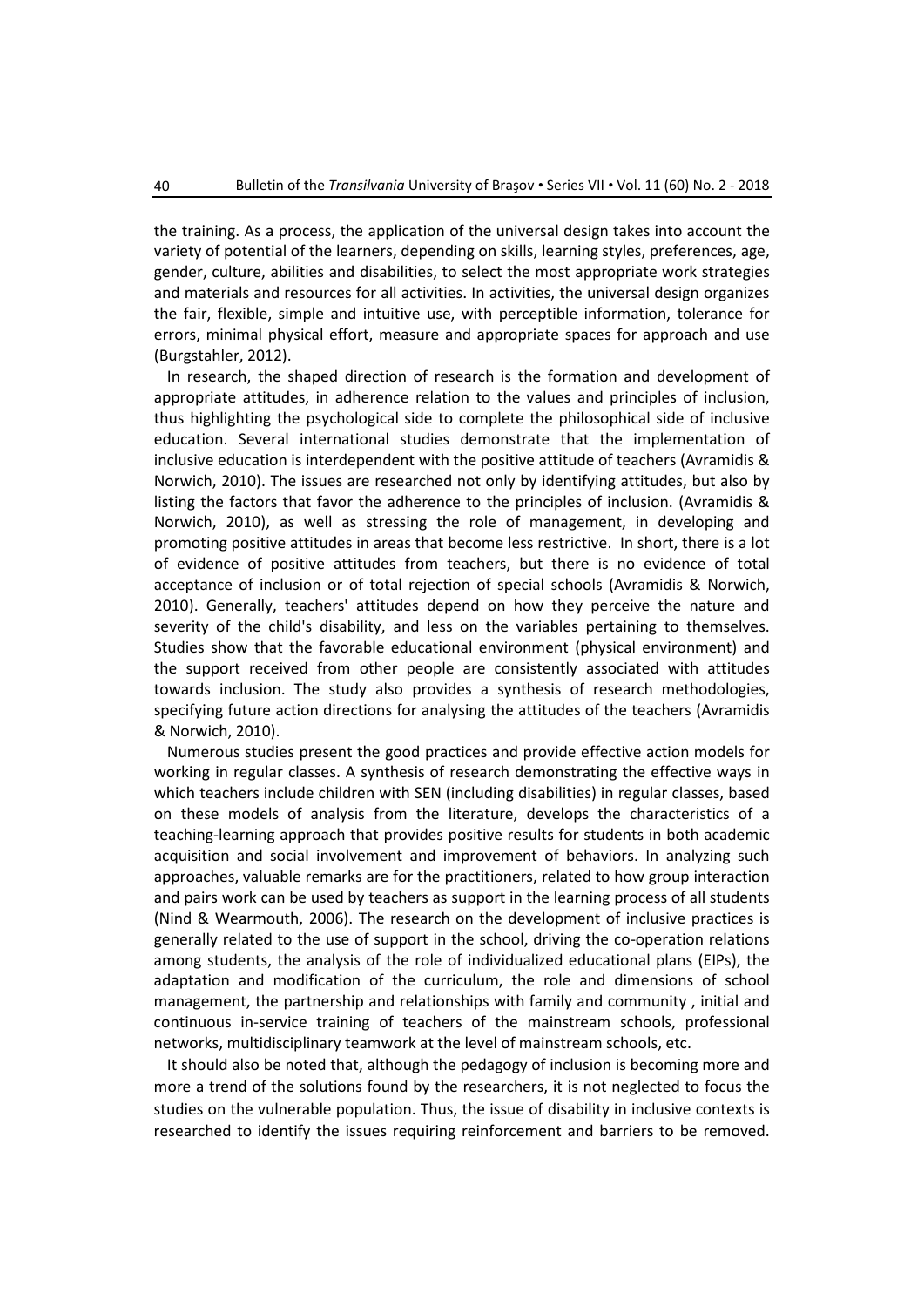The recommendations of a recent international Human Rights Council study on the education of people with disabilities illustrate the need to focus on those who are more vulnerable - people with disabilities - with arguments from a human rights perspective, and from redefining the concept of disability (UN, 2013). From the perspective of the issue of people with disabilities, the inclusive education approach proposes that the analysis directions: non-exclusion, the right to inclusive and quality education, accessibility and elimination of barriers, reasonable adaptation, support in education, equal opportunities, capacity building and professional development through in-service training (UN, 2013).

# **5. Conclusions**

We can assume that the results of research and current studies define the tendency towards a pedagogy of inclusion with clearer characteristics. It proposes new principles, values, concepts and a practical complex set of tools for training. It redefines the purpose of the school and its expectations from the humanistic perspective, promotes the flexibility and the adaptation of the educational means, respecting the uniqueness and the value of each individual. Based on the social model of education and the learning process, the area of action includes education for school professionals, parents and all categories of children focusing on the vulnerable ones.

# **References**

Allman, D. (2013). *The sociology of social inclusion.* [http://sgo.sagepub.com/content/3/1/2158244012471957-](http://sgo.sagepub.com/content/3/1/2158244012471957-%20mai%202016) mai 2016

- Avramidis, E., & Norwich, B. (2010) Teachers' attitudes towards integration / inclusion: a review of the literature. *European Journal of Special Needs Education, 17*(2), 129-147. <http://www.tandfonline.com/doi/abs/10.1080/08856250210129056>
- Baker, E. T., Wang, M. C., & Walberg, H. J. (1994). The Effects of Inclusion on Learning. *Educational Leadership, 52* (4). Retrieved from [http://works.bepress.com/](http://works.bepress.com/%0bed_baker/10/) [ed\\_baker/10/](http://works.bepress.com/%0bed_baker/10/)
- Boyd A. B., Seo S., & Ryndak D. L. (2005). *Inclusive education for students with severe disabilities in the US: effects on selected areas of outcomes*. Retrieved from [https://achieve.lausd.net/cms/lib08/CA01000043/Centricity/domain/168/research%2](https://achieve.lausd.net/cms/lib08/CA01000043/Centricity/domain/168/research%20you%20can%20use/Inclusive%20and%20Supportive%20Education%20Congress.pdf) [0you%20can%20use/Inclusive%20and%20Supportive%20Education%20Congress.pdf](https://achieve.lausd.net/cms/lib08/CA01000043/Centricity/domain/168/research%20you%20can%20use/Inclusive%20and%20Supportive%20Education%20Congress.pdf)
- Booth, T., & Ainscow, M. (2002). *Index for inclusion. Developing learning and participation in schools.* Retrieved from [https://www.eenet.org.uk/](https://www.eenet.org.uk/%0bresources/docs/Index%20English.pdf) [resources/docs/Index%20English.pdf](https://www.eenet.org.uk/%0bresources/docs/Index%20English.pdf)
- Burgstahler, S. (2012). A checklist for inclusive teaching. Equal Access: Universal Design of Instruction. Retrieved from [https://www.washington.edu/doit/equal-access](https://www.washington.edu/doit/equal-access-universal-design-instruction)[universal-design-instruction](https://www.washington.edu/doit/equal-access-universal-design-instruction)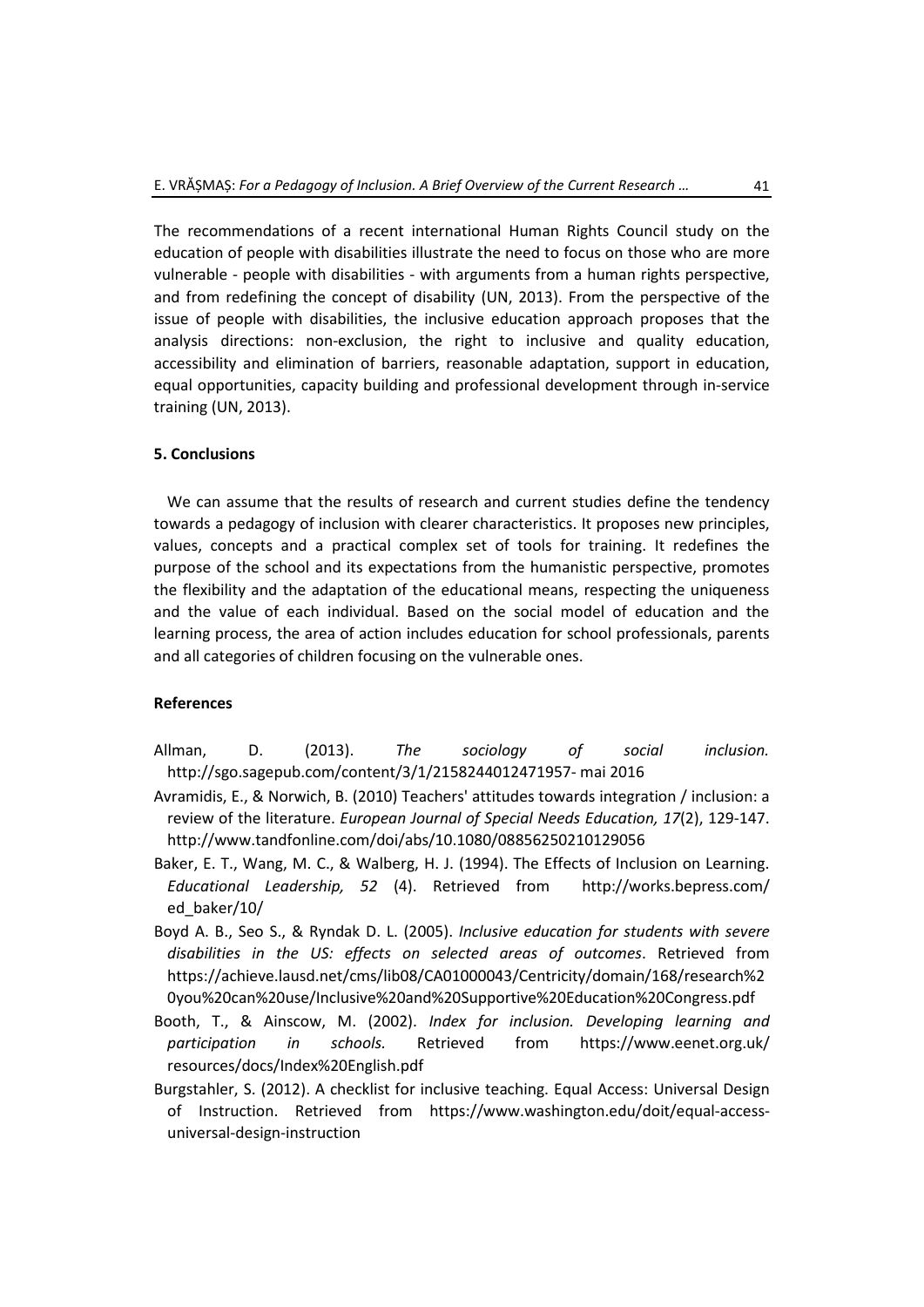- EADSNE (2013). Organizarea sistemului pentru a sprijini educația incluzivă analiză documentară [Organization of the system to support inclusive education – documentary analysis] (translated by RENINCO, 2014). Retrieved from [https://www.reninco.ro/invitatie/Raport%20de%20activitate%202013-](https://www.reninco.ro/invitatie/Raport%20de%20activitate%202013-2016%20RENINCO.pdf) [2016%20RENINCO.pdf](https://www.reninco.ro/invitatie/Raport%20de%20activitate%202013-2016%20RENINCO.pdf)
- Epstein, J., Sanders, L. M.G., Simon, B. S., Salinas, K.C., Jansorn, N. R., & Voorhis, F.L. (2002). *School, Family, and Community Partnerships: Your Handbook for Action*. Retrieved from [http://www.nj.gov/education/title1/tech/module4/epstein.pdf-august](http://www.nj.gov/education/title1/tech/module4/epstein.pdf-august%202017)  [2017](http://www.nj.gov/education/title1/tech/module4/epstein.pdf-august%202017)
- Farrell, P. (2000). The Impact of research on developments in inclusive education. *International Journal of Inclusive Education*, 4, 153-162.
- Florian, L. (2014). What counts as evidence of inclusive education? *European Journal of Special Needs Education*, *29*(3), 286-294.
- Florian, L., & Black-Hawkins, K. (2011). Exploring inclusive pedagogy. *British Educational Research Journal, 37*( 5), 813–828.
- Ferguson, D. L. (2008). International trends in inclusive education: the continuing challenge to teach each one and everyone. *European Journal of Special Needs Education, 23* (2), 109-120.
- Hunt, P., Farron-Davis, F., Beckstead, S., Curtis, D., & Goetz, L. (1994). Evaluating the effect of placement of students with severe disabilities in general education versus special classes. *Journal of the Association for Persons with Severe Handicaps, 19*(3), 200-214.
- Lewis, A., & Norwich, B. (2005). *Special teaching for special children? A pedagogy for inclusion*. London: Open University Press.
- Mikulovic, J., Vanlerberghe, G., & Bui-Xuan, G. (2010*). De la pédagogie conative à la pédagogie métaconative*. Revue de recherches en education, 45, 137-150.
- Mitchell, D. (2015). *Education that fits: review of international trends in the education of students with special educational needs.* Retrieved from [http://www.education.vic.gov.au/Documents/about/department/psdlitreview\\_Educat](http://www.education.vic.gov.au/Documents/about/department/psdlitreview_Educationthatfits.pdf-4.08.2017) [ionthatfits.pdf-4.08.2017](http://www.education.vic.gov.au/Documents/about/department/psdlitreview_Educationthatfits.pdf-4.08.2017)
- Nind, M., & Wearmouth, J. (2006). Including children with special educational needs in mainstream classrooms: implications for pedagogy from a systematic review. *Journal of Research in Special Educational Needs, 6*(3), 116-124.
- Nind, M. (2014). Inclusive research and inclusive education: why connecting them makes sense for teachers' and learners' democratic development of education. *Cambridge Journal of Education,* 1-16. 10.1080/0305764X.2014.936825.
- Nind, M. & Lewthwaite, S. (2017). Hard to teach: Inclusive pedagogy in social science research methods education. *International Journal of Inclusive Education*, *22*(1), 1-27.
- National Center on Inclusive Education at the Institute on Disability (2011a). *Rationale for and Research on Inclusive Education*. Retrieved from https://iod. unh.edu/sites/default/files/media/InclusiveEd/research\_document\_long.pdf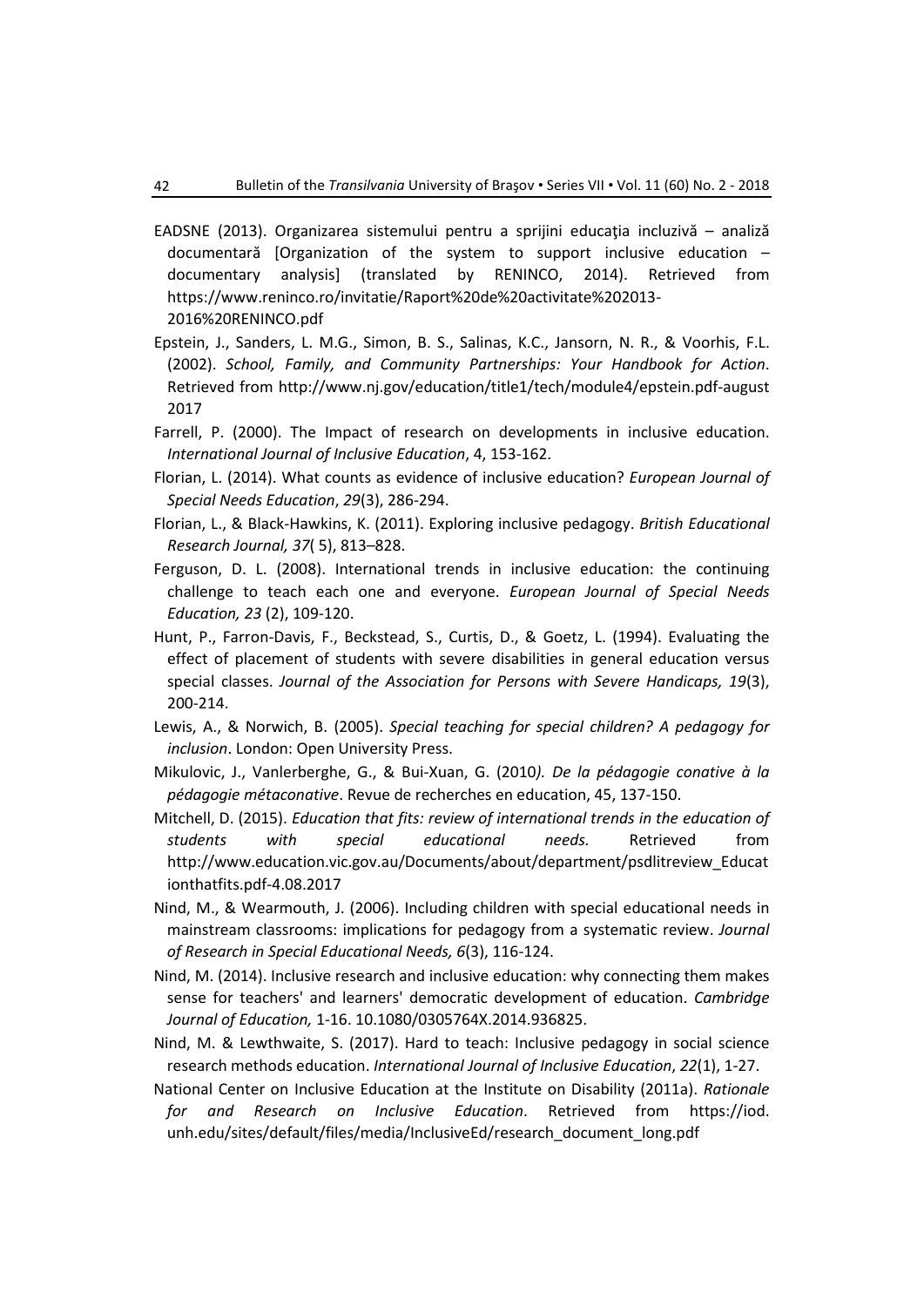- National Center on Inclusive Education at the Institute on Disability (2011b). *Research on Inclusive Education, Working Draft.* Retrieved from http://www.kids together.org/inclusion/benefitsofinclusion.htm
- OCDE (2012). *Special Educational Needs*. Retrieved from http://www.oecd. org/els/family/50325299.pdf
- Rasheed, A. S., & Anci, J. (2005). *Multicultural education and critical pedagogy*  approaches. Retrieved from: [http://ali\\_and\\_ancis\\_multicultural\\_ed\\_article.pdf](http://ali_and_ancis_multicultural_ed_article.pdf/)
- Riddell, S. (2012). *NESSE network of experts, Education and disability-special needs. Policies and practices in education, training and employment for students with disabilities and special educational needs in the EU*. Retrieved from <http://www.nesse.fr/nesse/activities/reports>
- Sandri, P. (2014). Integration and inclusion in Italy. Towards a special pedagogy for inclusion. *European Journal of Disability Research* / *Revue Européenne de Recherche sur le Handicap, 8*(3), 141-230.

Scruggs, T. E., Mastropieri, M. A., & McDuffie, K. A. (2007). Co-teaching in inclusive classrooms: A metasynthesis of qualitative research. *Exceptional Children, 73*, 392–416.

- Sheets, R. H. (2009). What is diversity pedagogy? *Multicultural Education*, 16 (3), 11-17.
- Sheets, R. H. (2005). *Diversity pedagogy: Examining the role of culture in the teachinglearning process*. Boston: Allyn & Bacon.
- Smyth, F., Shevlina, M., Buchnerb, T., Biewerb, G., Flynna, P., Latimierc, C., Šiškac, J., Toboso-Martínd, M., Rodríguez Díaze, S., & Ferreira, M. A. V. (2014). Inclusive education in progress: policy evolution in four European countries. *European Journal of Special Needs Education*, *29*(4), 433–445.
- TASH (2017). *Inclusive education*. Retrieved from [https://tash.org/advocacy](https://tash.org/advocacy-issues/inclusive-education/)[issues/inclusive-education/](https://tash.org/advocacy-issues/inclusive-education/)
- UNESCO (2008). *Inclusive education. The way of the future*. International Conference on education, Geneva, 25/29 november 2008. Reference document. ED/BIE/CONFINED 48/3.
- United Nations Human Rights Council [UN] (2013). *Thematic study on the right of persons with disabilities to education.* Report of the Office of the United Nations High Commissioner for Human Rights, Twenty-fifth session, Agenda items 2 and 3. Retrieve from [https://www.ohchr.org/en/issues/disability/pages/studyrightofpersonswith](https://www.ohchr.org/en/issues/disability/pages/studyrightofpersonswith%0bdisabilitiestoeducation.aspx) [disabilitiestoeducation.aspx](https://www.ohchr.org/en/issues/disability/pages/studyrightofpersonswith%0bdisabilitiestoeducation.aspx)
- Wagner, M., Newman, L., Cameto, R., Levine, P., & Garza, N. (2006). An Overview of Findings from Wave 2 of the National Longitudinal Transition Study-2 (NLTS2). NCSER 2006-3004. Retrieve from<https://files.eric.ed.gov/fulltext/ED495660.pdf>
- Whitbread, K. (2014). What Does the Research Say About Inclusive Education? http://www.wrightslaw.com/info/lre.incls.rsrch.whitbread.htm -august 2017
- Winter, E., & O'Raw, P. (2010). *Literature Review of the Principles and Practices relating to Inclusive Education for Children with Special Educational Needs*. Retrieve from [http://ncse.ie/wp-content/uploads/2014/10/NCSE\\_Inclusion.pdf](http://ncse.ie/wp-content/uploads/2014/10/NCSE_Inclusion.pdf)